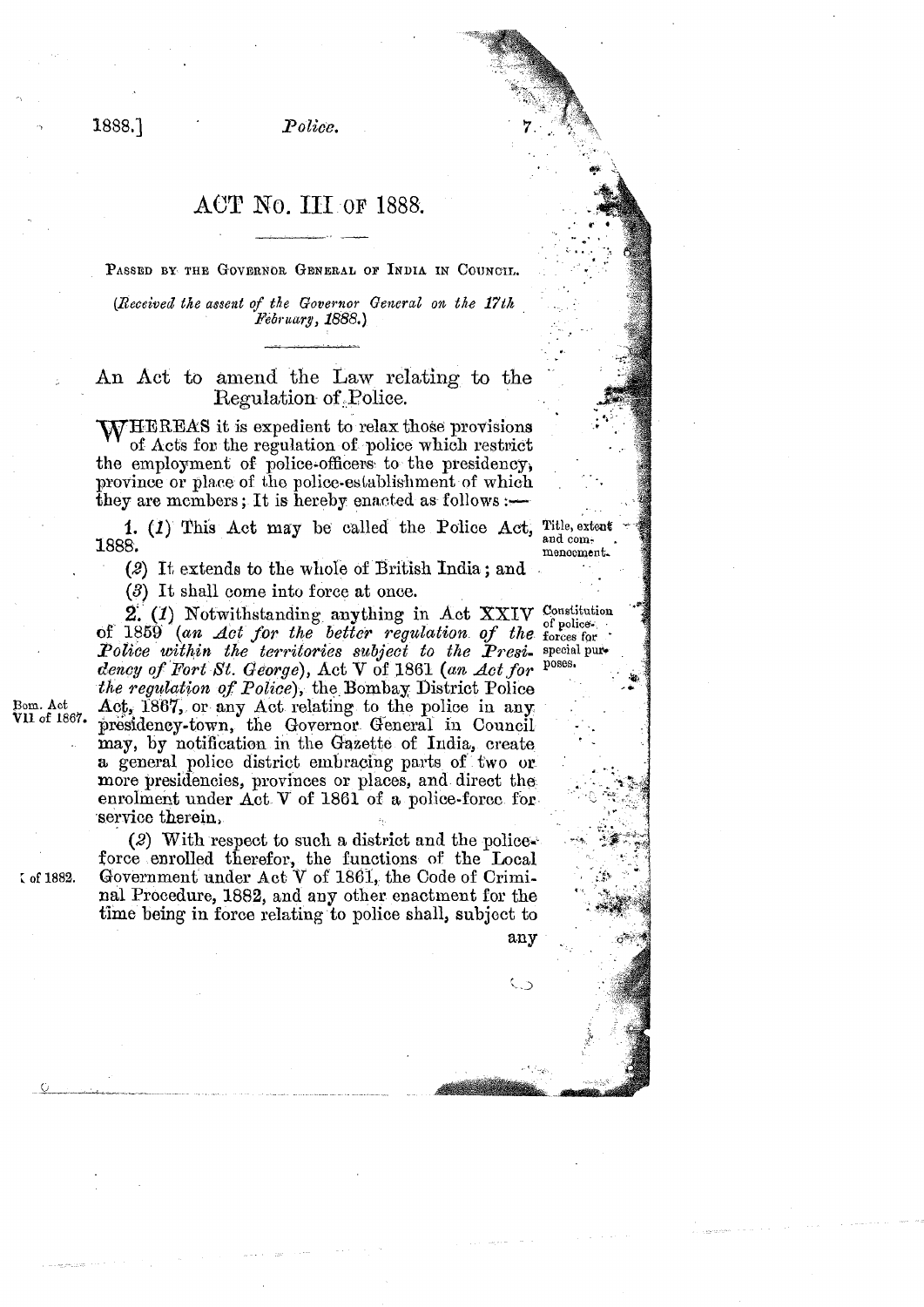## *Police.*

@

Ω

9ن

 $f$  any orders which the Governor General in Council  $f$ may make in this behalf, be discharged by the Governor General in Council, or by such Local Government or other authority as the Governor General in Council may appoint, and the functions of the  $In$ spector General of Police, Deputy Inspectors General. Assistant Inspectors General, District Superintendents of Police and Assistant District Superintendents under  $Act$  V of 1861 and any other enactment for the time being in force shall, subject as aforesaid, be distime being in force shall, subject as aforesaid, be discharged by such officer or officers as may be appointed by the authority ordinarily discharging under this charged by such officer or officers as may be appointed by the authority ordinarily discharging under this sub-section the functions of the Local Government sub-section the functions of the Local Government with respect to the district and force.

> *(3)* Subject to any orders which the Governor General in Council may make in this behalf, members of a police-focce enrolled for service in a general police district created under sub-section  $(1)$  shall have within every part of any presidency, province or place of which any part is included in the district the payers, duties, privileges and liabilities which, **as**  police-officers appointed under  $Act$  V of 1861, they have within the district.

> *(4)* Any member of such a force whom the authority ordinarily discharging with respect thereto the functions of the Local Government under sub-section **(2)** has generally or specially empowered to act under this sub-section may, subject to any orders which the Governor General in Council may make in this be. half, exercise in any part of the local area in which he has the powers of a police-officer under sub-section **(3)** any of the powers which an officer in charge of a police-station has in that part, and, when so exercising any such power, shall, subject as aforesaid, be deemed to be an officer in oharge of a police-station discharging the functions of such an officer within the limits of his station.

> (5) Subject to any orders which the Governor General in Council may make in this behalf, a part of a presidency, province or place included in a general police